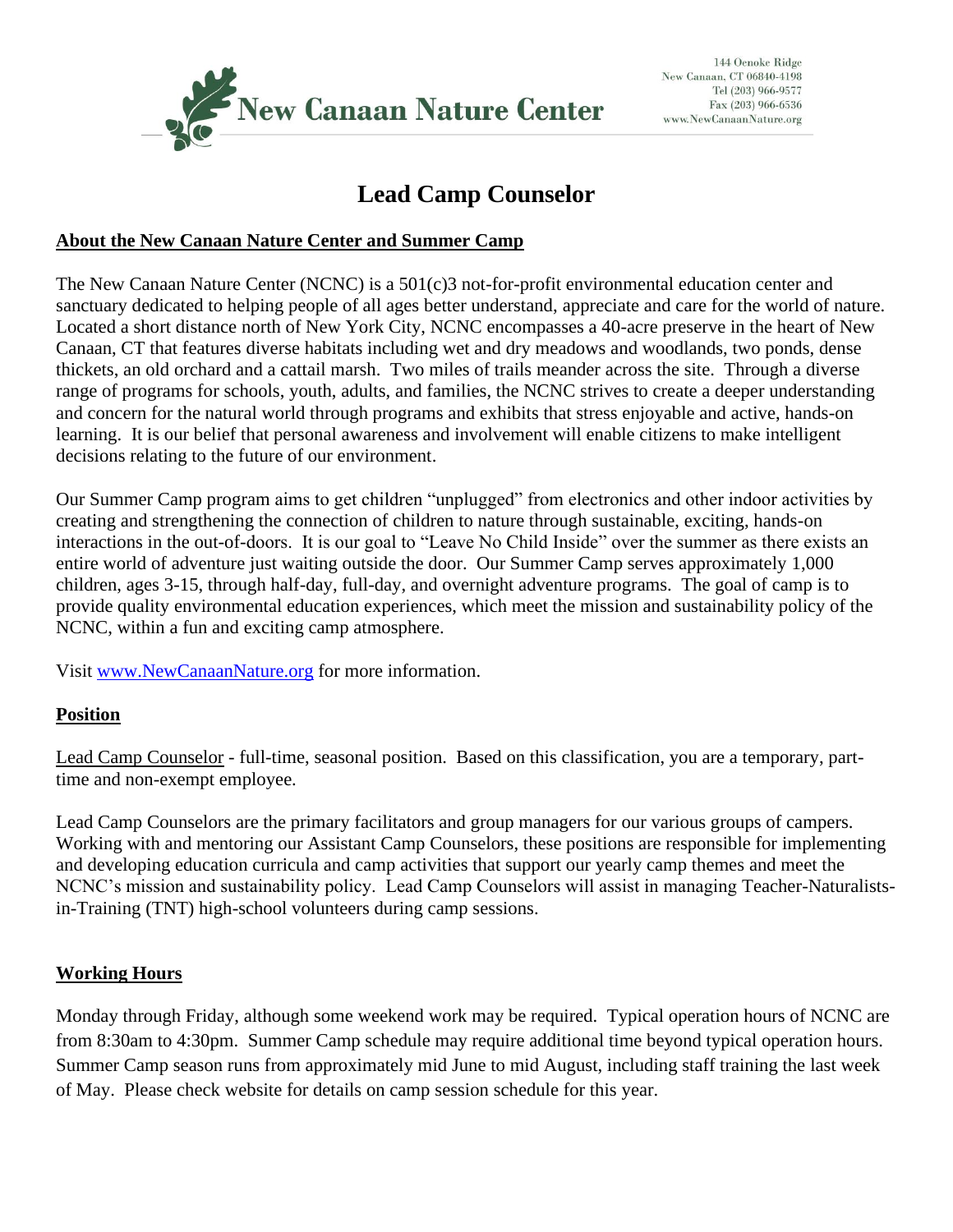

#### **Qualifications/Requirements**

*The Lead Camp Counselor must:*

- A. Possess (or have at least two years working towards) a B.S./B.A. in Environmental Education, Biological Sciences, Education, Outdoor Recreation or other related field.
- B. Have at least two years prior experience in education, environmental education, formal and/or informal teaching, camps or similar experience working with children in a responsible and professional setting (*Prior summer camp experience a plus)*.
- C. Be able to work well as part of a team and interact well with camper parents.
- D. Possess the physical ability to work actively throughout the property in a variety of weather conditions.
- E. Hold and maintain throughout the duration of camp valid certification in the following: First Aid/CPR and Epi-pen/Medical Administration. If not current, must be willing to obtain valid certification prior to the start of the camp season.
- F. Possess a valid driver's license and a clean driving record (*Copy of driving record(s) required*)
- G. Possess a valid health/vaccination record (*required*).
- H. Possess enthusiasm for working with children and a sense of humor
- I. Be 21 years of age or older.

### **I. Program**

## *Duties Include:*

- A. Quality Programming
	- i. Maintaining CT state standards for summer camp operation, assisting with camper forms and other paperwork as needed.
	- ii. Ensuring that programs and activities meet camp goals and curriculum standards, as well as the Nature Center mission and sustainability policy.
	- iii. Working with other Camp Counselors, Instructors, Resident EE Staff, Camp Directors, and other NCNC staff to provide high quality nature-based education experiences to all NCNC Summer Camp participants and TNT volunteers.
- B. Camp Curricula & Activities
	- i. Design, plan and teach interactive and interdisciplinary nature camp programming for grade school aged children that maximizes use of our NCNC outdoor classroom space.
	- ii. Provide enthusiastic and innovative instruction teaching through hands-on and inquirybased methods that encourage exploration, awareness, appreciation, and stewardship of the natural environment.
	- iii. Support education lessons provided by Resident EE specialists.
	- iv. Safely lead groups of up to 18 children in an outdoor setting while enacting solid group/behavior management protocols (handle camper adjustments in a caring and ageappropriate manner)
	- v. Oversee accurate check-in/check-out of campers, greet parents.
	- vi. Assist during snack and lunch breaks, preparing food as necessary.
	- vii. Lead the entire camp in games, songs and activities by own volition and as assigned by the Camp Director or Assistant Director.
	- viii. Handle/teach with captive wildlife as your training allows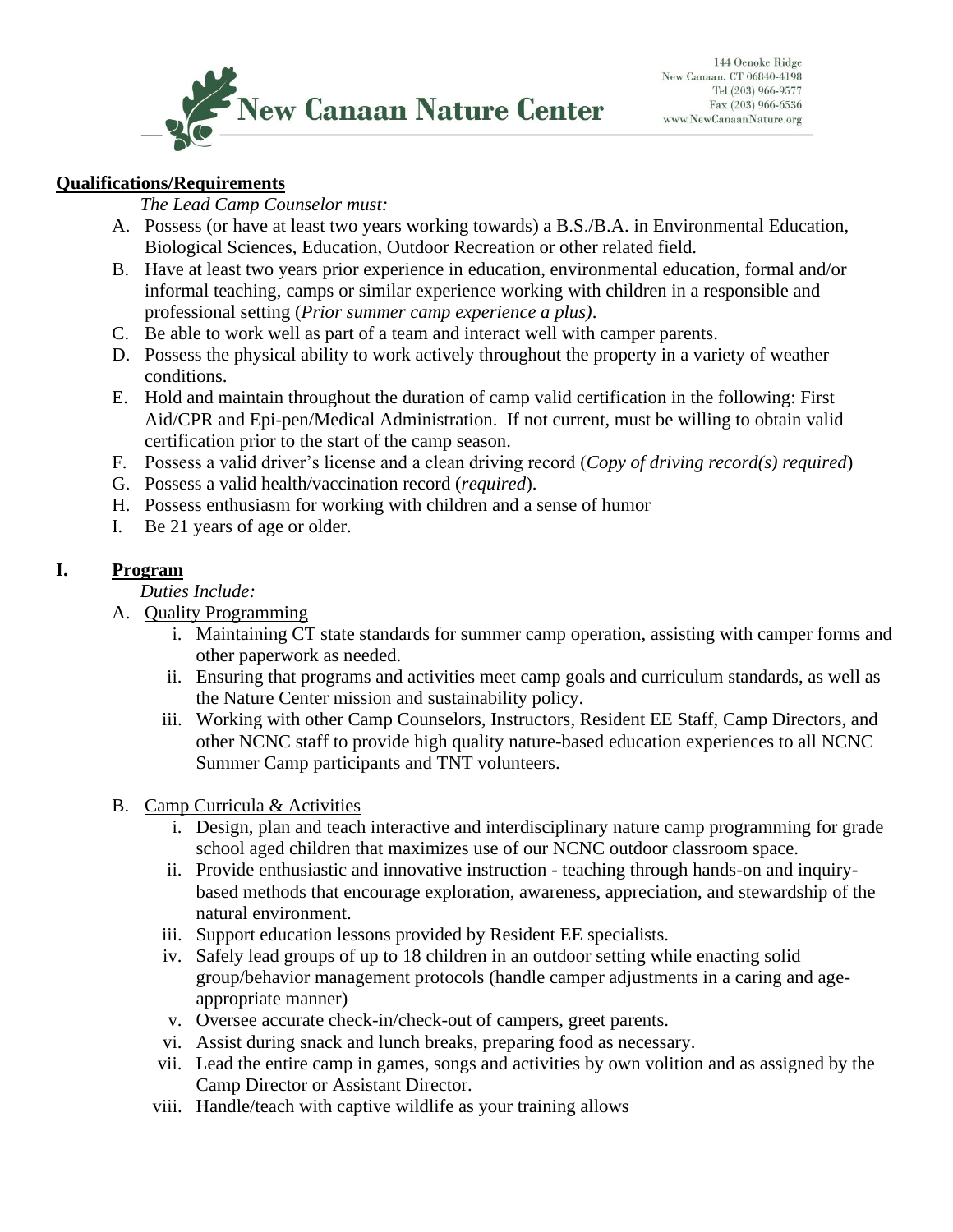

#### C. Teacher-Naturalist in Training (TNT) Program

- i. Supervise & coordinate all TNT volunteers assigned to your camp group
- D. Coordination & Logistics
	- i. Coordinate with the Camp Director and Assistant Director for the implementation of logistical plans, curriculum development and transportation schedules.
	- ii. Help to increase sustainable and eco-friendly components of camp programs.

#### **II. Camper Health and Safety**

*Duties Include:*

- A. Recognizing and appropriately responding to hazards and emergencies.
- B. Maintaining CT state youth camp standards for instructor to camper ratios.
- C. Encouraging the personal and social development of children.
- D. Observing children and reporting all accidents, significant illnesses, and/or signs of physical, emotional, or sexual abuse to the Camp Director.
- E. Supervising participants and ensuring the safety of all staff and campers.

#### **III. Records**

*Maintain accurate records:*

- A. Update health and attendance records on a daily basis.
- B. Protect the confidentiality of participant records.
- C. Ensure proper records and storage for any camper medications within Medication protocol of camp.

#### **IV. Supervision and Support**

*Lead Camp Counselors report to the Camp Director and/or Assistant Director.*

- A. Work with and mentor Assistant Camp Counselors and TNT's.
- B. Supervise high-school TNT volunteers assigned to your camp group.

#### **V. Attendance**

*The Lead Camp Counselor must:*

- A. Attend staff training & orientation prior to the start of camp.
- B. Attend all morning staff check-ins & afternoon staff debriefs
- C. Attend all staff meetings and any other scheduled meetings.
- D. Complete the entire length of the summer as agreed upon in his/her contract.
- E. Realize this position is exempt from overtime unless approved in advance by Camp Director.

#### **VI. Miscellaneous**

*The Lead Camp Counselor must be willing and prepared to assume other appropriate duties as assigned by the Camp Director or Assistant Director.*